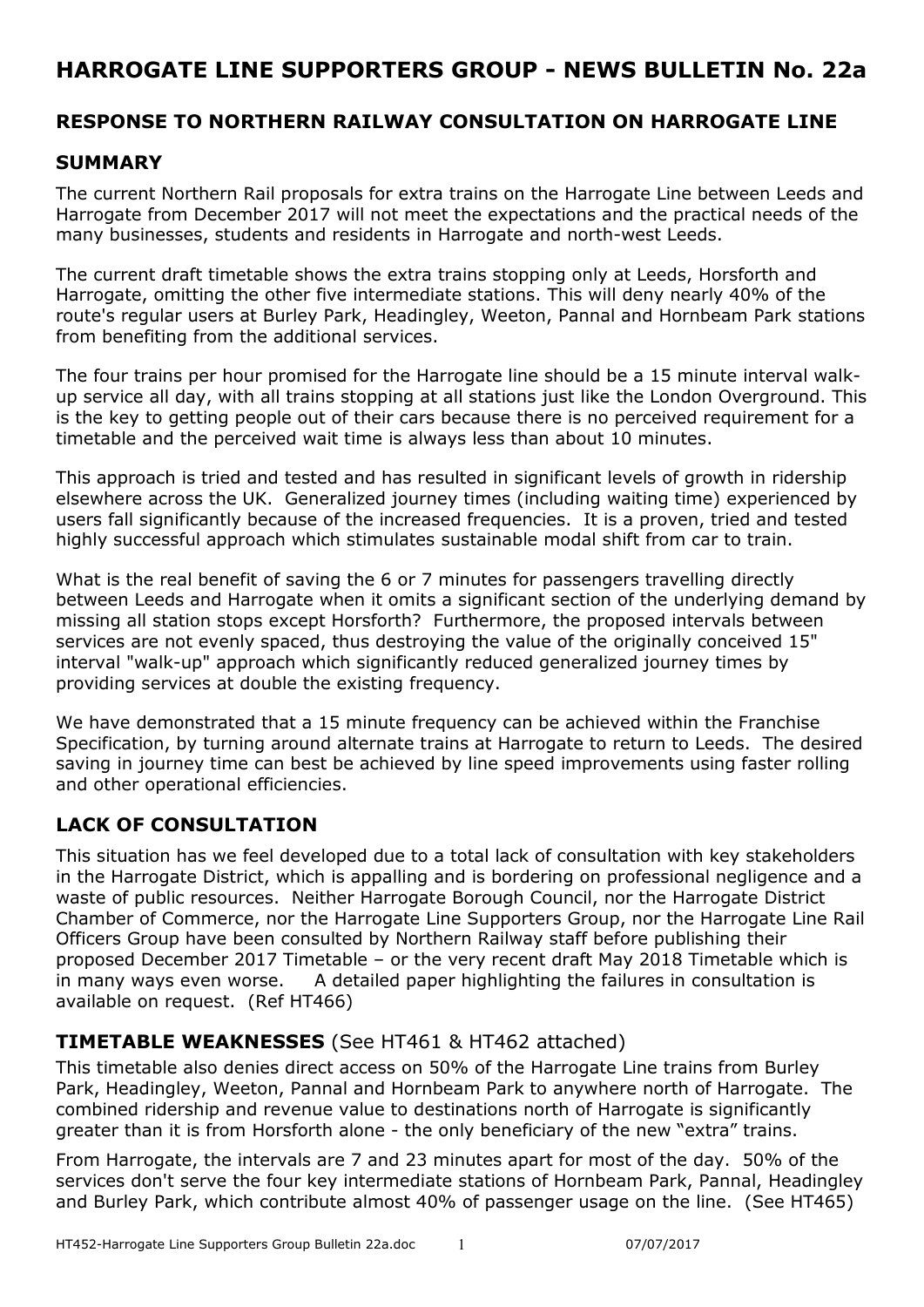# **HARROGATE LINE SUPPORTERS GROUP - NEWS BULLETIN No. 22a**

The proposed timetables also fail to provide the vital earlier morning and later evening services between Harrogate and Leeds that can connect with the early and late Virgin East Coast Trains to and from London Kings Cross. Likewise we need connections with the Cross-Country Trains to and from Birmingham and the South-West.

There is no advantage in having an accelerated service from York to Leeds via Harrogate in the May 2018 timetable by omitting numerous important stops – because direct York Leeds services are still faster by a huge margin (40 minutes). Hence acceleration is irrelevant for York-Leeds passengers, and while some passengers from Cattal, Hammerton and Poppleton may enjoy a 6 minute faster journey to Leeds, passengers from those stations travelling to popular destinations such as Hornbeam Park and Headingley would suffer inconvenience and delay having to change trains and probable need to cross the footbridge at Harrogate.

This makes the May 2018 proposal considerably worse than that planned for Dec 2017, though even the latter still fails to give any benefit for 5 stations between Harrogate and Leeds (once again, as these represent almost 40% of line usage it is a missed opportunity to increase revenue, benefit passengers and reduce congestion) though it does, at least, not make their service worse. It is totally focussed on travel to Leeds and makes many journeys worse to York, and to important secondary stations like Hornbeam Park and Headingley.

The draft May 2018 timetables show turnaround times in Harrogate of 21 minutes and York of 25 minutes, indicating there is plenty of time for these trains to call at all stations each way.

### **INCREASED PASSENGER USAGE**

The official statistics for station usage published by the ORR show at 50% growth over the past 10 years between Harrogate and Leeds, with Burley Park, Headingley, Pannal and Hornbeam Park being the highest. The Harrogate to York section of the line has only grown by 35% in the same period. The five stations where trains are not going to stop had 39% of total passengers over this period. (See Sheet HT465 attached)

## **CAR PARKING AT STATIONS**

As the aim should be to get more motorists and their passengers out of their cars and on to these trains, it is vital that car parking capacity at all stations along the line is significantly increased. Those residents who can easily walk or cycle to a station are most likely to be doing so, but those who live further from a station need to be sure they will be able to drive to the station and park easily, without obstructing nearby residential streets.

## **AIR POLLUTION IN LEEDS**

Against the background of the Leeds City region being seriously challenged in reducing air pollution as a matter of urgency, Leeds City Council needs to be seen to achieve something quite quickly in terms of urban transportation solutions to improving air quality in Leeds and the surrounding area. The new 4 trains per hour timetable on the Harrogate Line could provide a TfL London Overground style standard interval 15 minute walk up frequency and serve all of the intermediate stations but particularly the high-user ones of Hornbeam Park, Headingley and Burley Park as an absolute minimum.

#### **MAJOR EVENTS**

Whenever there is an event on at Headingley stadium (cricket/rugby) or at the Great Yorkshire Showground, users will inevitably be faced as now with an inability to access the services (because they will be over-full) but they will then have to watch the half-empty "express" trains speed through the stations (Headingley & Hornbeam Park) whilst they wait for the next train - only to find it is also already full to capacity! The media and other commentators will publicly have a field-day with the transport planners in this circumstance – with double the volume of services but excluding many of the route's key stations!